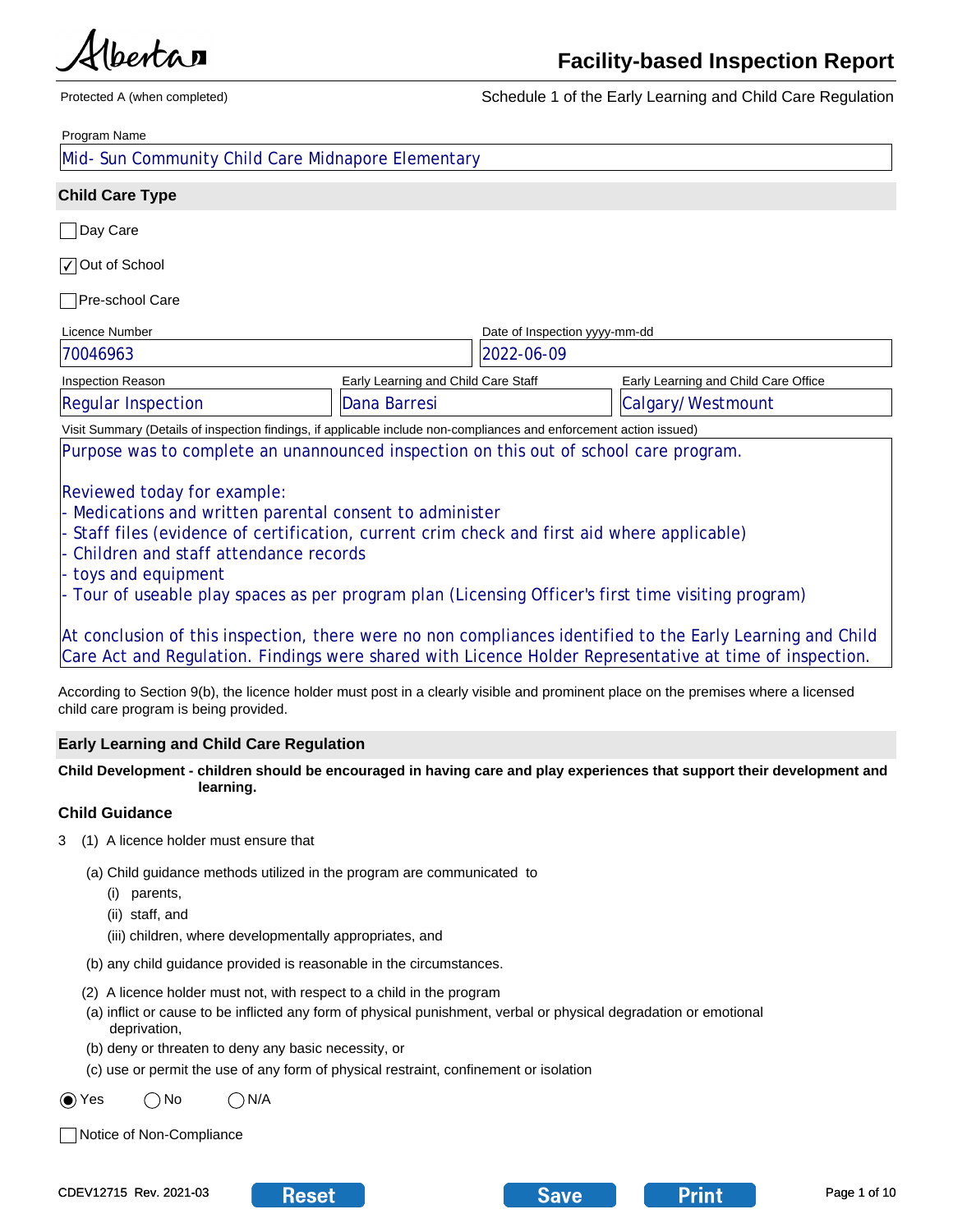# **Minimum Staffing and General Supervision**

| 28 (1) At all times when a group of 7 or more children are receiving child care in a licenced facility-based program, whether on or off<br>program premises, the licence holder must ensure that                                                                                                               |
|----------------------------------------------------------------------------------------------------------------------------------------------------------------------------------------------------------------------------------------------------------------------------------------------------------------|
| (b) despite subsection 27.1 of this Schedule, a minimum of 2 adult staff members, one of whom is a primary staff<br>member, is on duty for any children in the group who are receiving out of school care,                                                                                                     |
| (d) all the children are, at all times, under supervision that is adequate to ensure their safety, well-being and<br>development.                                                                                                                                                                              |
| (3) Where children are being transported between the program premises and school, the statutory director may exempt the licence<br>holder from the requirements of section 27 or 27.1 of this Schedule and subsection (1)(a) or (b), as the case may be, with<br>respect to the children to being transported. |
| Exemption Approved $\bigcap N/A$                                                                                                                                                                                                                                                                               |
| N/A<br>(●) Yes<br>∩ No                                                                                                                                                                                                                                                                                         |
| Notice of Non-Compliance<br>Evidence                                                                                                                                                                                                                                                                           |
|                                                                                                                                                                                                                                                                                                                |
| Ratios and Maximum Group Size - Out of School Care                                                                                                                                                                                                                                                             |
| 27.1(1) A licence holder that provides out of school care must ensure that, for children receiving out of school care, the following<br>requirements are met at all times with respect to                                                                                                                      |

- (a) the minimum primary staff member to children ratio, and
- (b) the maximum number of children who may be included in a group:

| <b>Age of Children</b> |                          |                                       | <b>Primary Staff Member to Children Ratio</b> | Maximum Number of Children in a Group |
|------------------------|--------------------------|---------------------------------------|-----------------------------------------------|---------------------------------------|
| Children               |                          | Kindergarten Children and School-Aged | 1:15                                          | 30                                    |
| $\odot$ Yes            | ( ) No                   | $\hat{N}$ ) N/A                       |                                               |                                       |
|                        | Notice of Non-Compliance |                                       |                                               |                                       |
| Evidence               |                          |                                       |                                               |                                       |

#### **Safety of the children is to be supported and preserved**

# **Off-site Activity and Emergency Evacuation**

- 4 (1) A licence holder may take a child to an activity off the program premises only where
	- (a) the child's parent has been advised of the activity, including the transportation, contact information and supervision arrangements with respect to the activity, and
	- (b) the child's parent has previously consented in writing to the child's participation in the activity and the consent has not been retracted.
	- (2) A licence holder must ensure that in the case of an activity off the program premises or an emergency evacuation a staff member takes the portable record referred to in section 24 of this Schedule in respect of each child to be taken off the program premises.

| $\odot$ Yes | $\bigcirc$ No | $\bigcirc$ N/A |
|-------------|---------------|----------------|
|             |               |                |





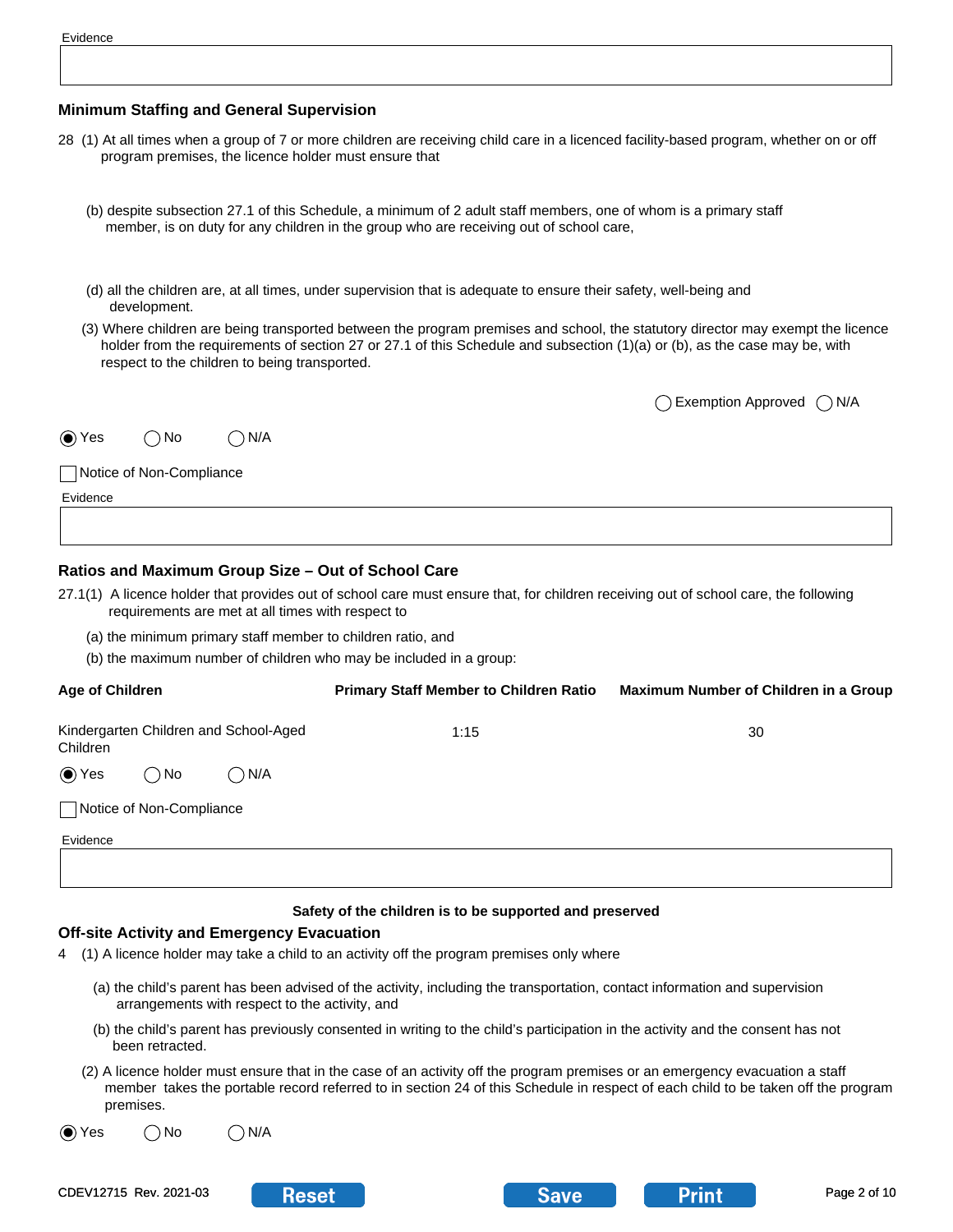|                              | Notice of Non-Compliance                  |                                                                                                                                                                                                                                                                      |
|------------------------------|-------------------------------------------|----------------------------------------------------------------------------------------------------------------------------------------------------------------------------------------------------------------------------------------------------------------------|
| Evidence                     |                                           |                                                                                                                                                                                                                                                                      |
|                              |                                           |                                                                                                                                                                                                                                                                      |
|                              |                                           | <b>Emergency and Safety Contacts and Procedures</b>                                                                                                                                                                                                                  |
| 5                            | accessible:<br>(a) emergency 911 service; | (1) A licence holder must ensure that the following telephone numbers are posted on the program premises and are readily                                                                                                                                             |
|                              | (e) poison control centre and             |                                                                                                                                                                                                                                                                      |
|                              | (g) child abuse hotline                   |                                                                                                                                                                                                                                                                      |
|                              | the program premises.                     | (2) A licence holder must ensure that the emergency evacuation procedures and the telephone number for an after hours<br>emergency program contact are posted on the program premises in a prominent place that is clearly visible from the outside of               |
|                              | developmentally appropriate.              | (3) A licence holder must ensure that emergency evacuation procedures are made known to all staff, and to children where                                                                                                                                             |
| $\odot$ Yes                  | ()No                                      | N/A                                                                                                                                                                                                                                                                  |
|                              | Notice of Non-Compliance                  |                                                                                                                                                                                                                                                                      |
| Evidence                     |                                           |                                                                                                                                                                                                                                                                      |
|                              |                                           |                                                                                                                                                                                                                                                                      |
|                              | <b>Accident or Illness</b>                |                                                                                                                                                                                                                                                                      |
| 6                            |                                           | In the case of an accident or serious illness involving a child, the licence holder must forthwith ensure that<br>(a) the child's parent is notified, and                                                                                                            |
|                              |                                           | (b) the child receives medical attention if necessary.                                                                                                                                                                                                               |
| $\left( \bullet \right)$ Yes | ()No                                      |                                                                                                                                                                                                                                                                      |
|                              | Notice of Non-Compliance                  |                                                                                                                                                                                                                                                                      |
| Evidence                     |                                           |                                                                                                                                                                                                                                                                      |
|                              | <b>Incident Reporting</b>                 |                                                                                                                                                                                                                                                                      |
| 7.                           |                                           | (2) A licence holder must report each incident to the statutory director forthwith in the manner required by the statutory director.                                                                                                                                 |
| $\odot$ Yes                  | ()No                                      | N/A                                                                                                                                                                                                                                                                  |
|                              | Notice of Non-Compliance                  |                                                                                                                                                                                                                                                                      |
| Evidence                     |                                           |                                                                                                                                                                                                                                                                      |
|                              |                                           |                                                                                                                                                                                                                                                                      |
|                              | <b>Smoking and Vaping</b>                 |                                                                                                                                                                                                                                                                      |
|                              |                                           | 12 (1) A licence holder must ensure that no person smokes or vapes any substance on the program premises or at any time or place<br>where child care is being provided.                                                                                              |
|                              |                                           | (2) No staff member or volunteer shall smoke or vape any substance on the program premises or at any other location where child<br>care is being provided to the children in the program.                                                                            |
|                              |                                           | (3) No staff member or volunteer shall leave any substance or material related to smoking or vaping in a place on the program<br>premises that is accessible to children or at any other location where child care is being provided to the children in the program. |
| $\odot$ Yes                  | No                                        | $\bigcap$ N/A                                                                                                                                                                                                                                                        |



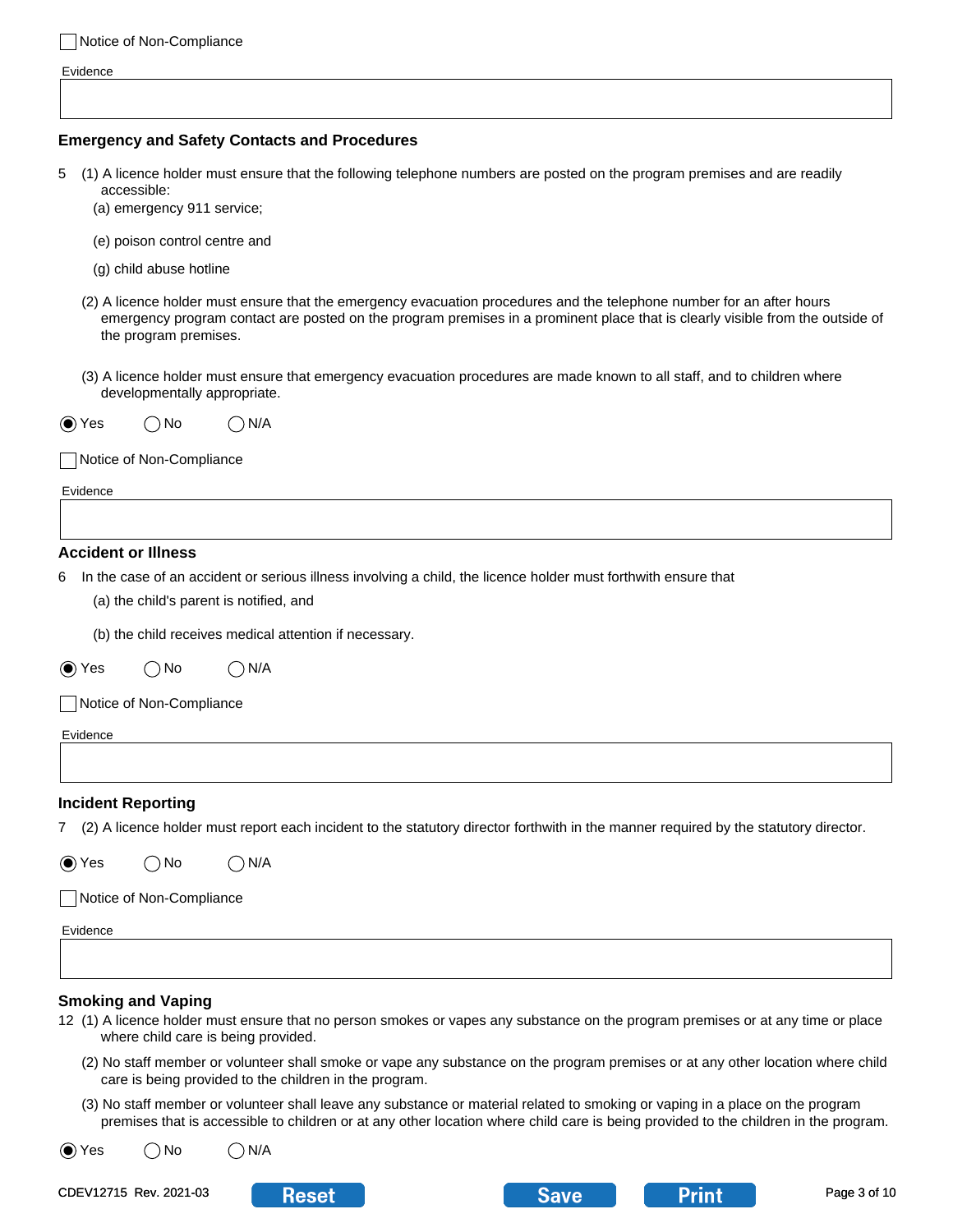Evidence

# **Portable Record**

- 24 A licence holder must maintain a portable record of emergency information, including the following:
	- (a) in respect of each child, the information referred to in section  $22(1)(a),(c),(d)$  and (g) of this Schedule,
	- (b) the telephone numbers of the local emergency response service and poison control centre

 $\bigcirc$  Yes  $\bigcirc$  No  $\bigcirc$  N/A

Notice of Non-Compliance

Evidence

#### **Health and Well Being of the child is to be supported and preserved**

## **Potential Health Risk**

- 8 (1) Where a staff member knows or has reason to believe that a child is exhibiting signs or symptoms of illness as set out in subsection (2), the licence holder must ensure
	- (a) that the child's parent arranges for the immediate removal of the child from the program premises, and
	- (b) that the child does not return to the program premises until the licence holder is satisfied that the child no longer poses a health risk to the persons on the program premises.

| $\odot$ Yes | $\bigcirc$ No | $\bigcirc$ N/A |
|-------------|---------------|----------------|
|             |               |                |

Notice of Non-Compliance

Evidence

### **Supervised Care for Sick Children**

9 A licence holder must ensure that a sick child is

(a) kept as far away as is practicable from other children,

(b) directly supervised by a primary staff member if the child is under the age of 6 or has a disability that requires direct care.

 $\bigcirc$  Yes  $\bigcirc$  No  $\bigcirc$  N/A

Notice of Non-Compliance

Evidence

# **Medication and Health Care**

10 (1) A licence holder may administer or allow the administration of medication or other health to a child only where

- (a) the written consent of the child's parent has been obtained, and
- (b) in the case of medication,
	- (i) the medication is in the original labelled container, and
	- (ii) the medication is administered according to the labelled directions.
- (2) Where the medication is administered to a child, the licence holder must ensure that the following information is recorded: (a) the name of the medication;





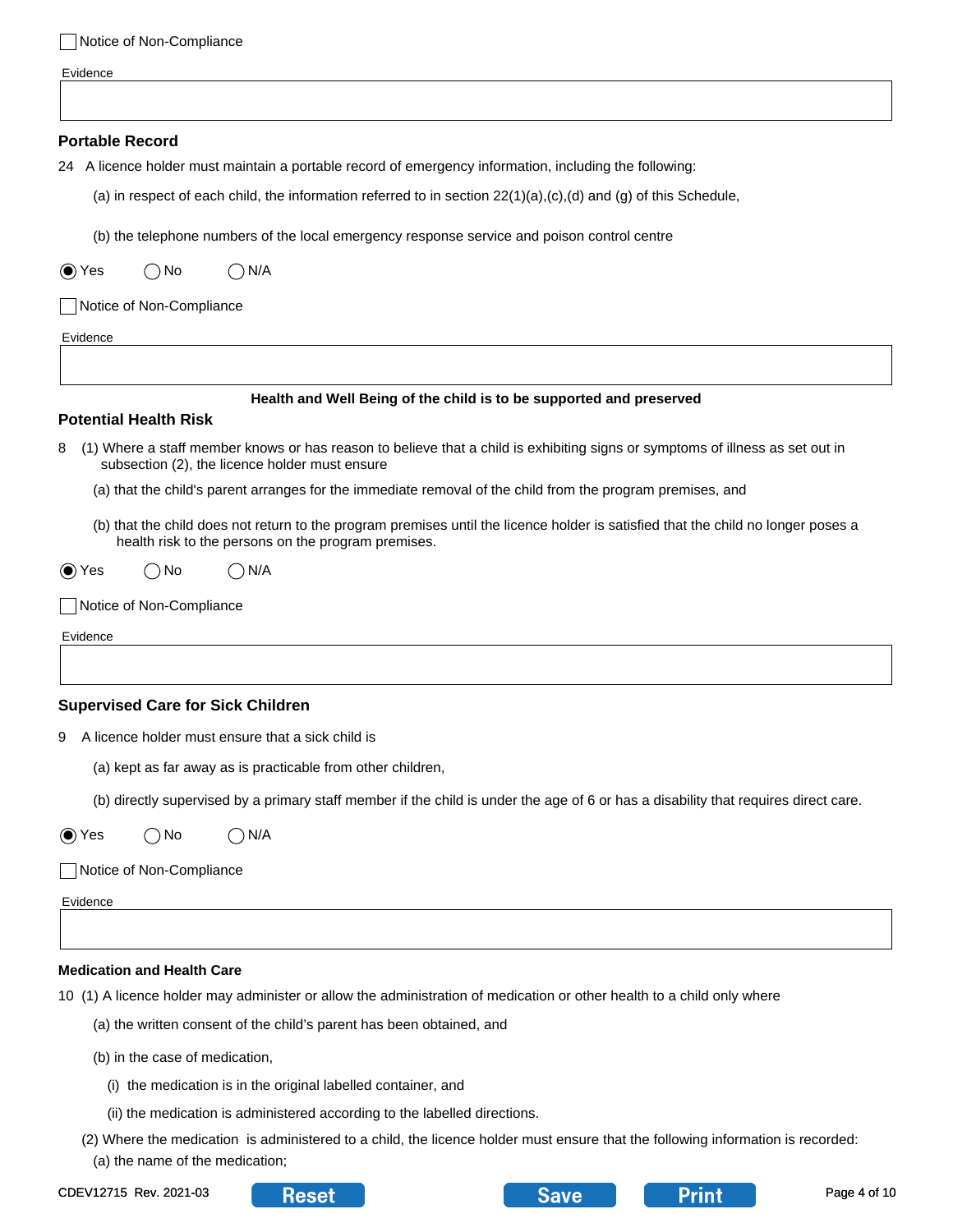- (b) the time of administration;
- (c) the amount administered;
- (d) the initials of the person who administered the medication.
- (3) A licence holder must ensure that
	- (a) all medications, other than medication referred to in clause (b) is stored in a locked container that is inaccessible to the children and,
	- (b) medication required to be used by a particular child as needed to prevent a medical emergency is handled in accordance with a plan that
		- (i) ensures the medication is accessible by staff and the child but is not accessible by other children in the program, and
		- (ii) has been agreed on by the licence holder and the child's parent or guardian.

 $\bigcirc$  Yes  $\bigcirc$  No  $\bigcirc$  N/A

Notice of Non-Compliance

Evidence

### **Nutrition**

13 A licence holder must

(a) provide or require parents to provide meals and snacks for children in the program,

- (b) where the licence holder provides meals and snacks, ensure that the meals and snacks are provided to children
	- (i) at appropriate times and in sufficient quantities in accordance with the needs of each child, and
	- (ii) in accordance with a food guide recognized by Health Canada or Alberta Health, and
- (c) ensure that infant nutrition provided by parents is clearly labelled with the infant's name.

 $\bigcirc$  Yes  $\bigcirc$  No  $\bigcirc$  N/A

Notice of Non-Compliance

#### Evidence

#### **Menus**

14 If a licence holder provides meals or snacks for children in the program, the licence holder must ensure that menus for all meals and snacks are posted in a prominent place on the program premises

 $\bigcirc$  Yes  $\bigcirc$  No  $\bigcirc$  N/A

Notice of Non-Compliance

#### Evidence

### **Manner of feeding**

15 A licence holder must ensure that

- (a) the manner in which children are fed is appropriate to their age and level of development,
- (b) children are seated while eating and seated or standing still while drinking, and
- (c) no beverages are provided to children during their rest periods.

 $\bigcirc$  Yes  $\bigcirc$  No  $\bigcirc$  N/A

Notice of Non-Compliance



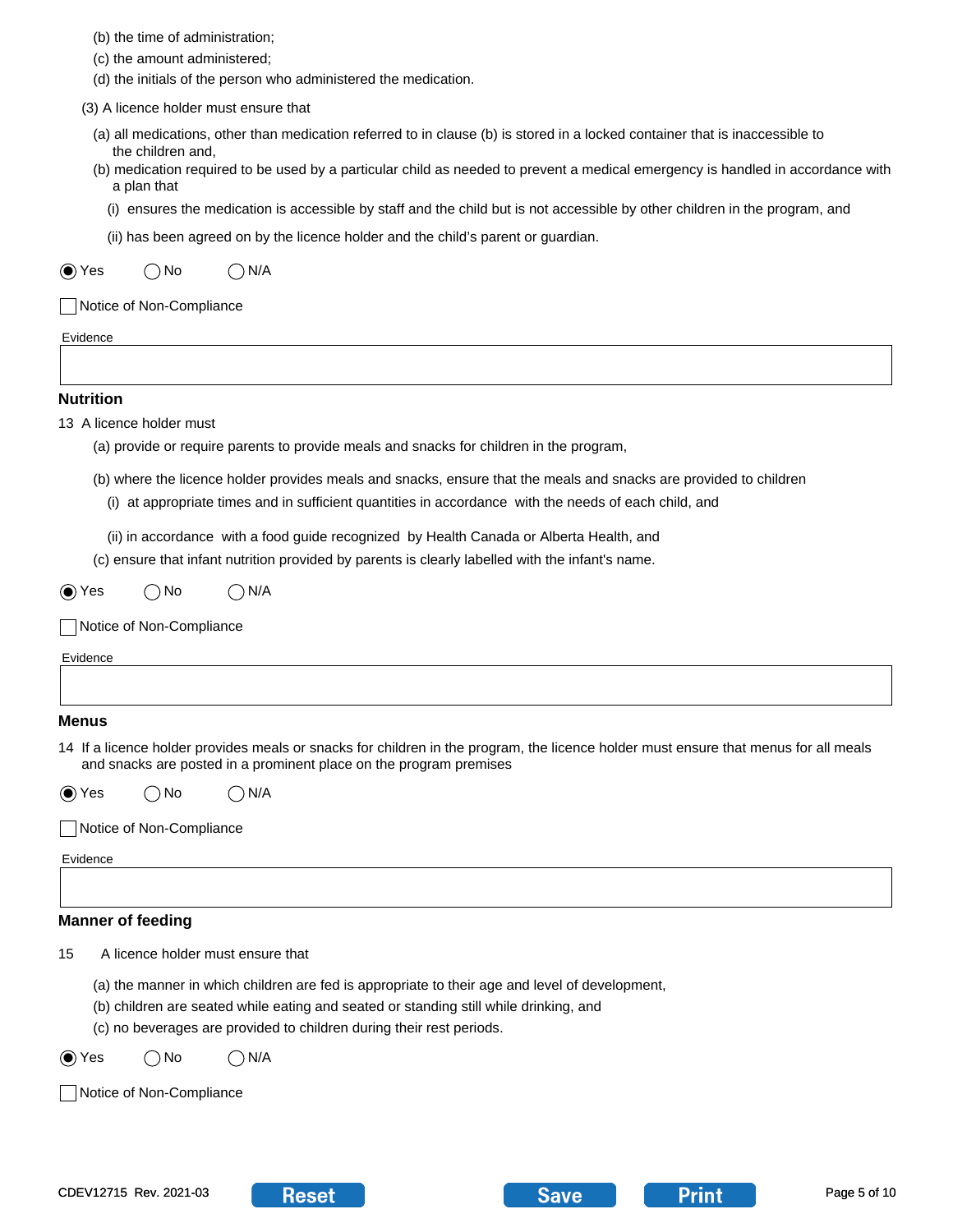| Evidence |
|----------|
|----------|

# **Program Space and Equipment**

# **Net Floor Area**

- 18 (1) A licence holder must provide a minimum net floor area of
	- (a) at least 3 square metres of primary play space multiplied by the licensed capacity for day care, if the licence holder provides day care,
	- (c) at least 2.5 square metres of primary play space multiplied by the licensed capacity for out of school care, if the licence holder provides out of school care.

 $\bigcirc$  Yes  $\bigcirc$  No  $\bigcirc$  N/A

| Notice of Non-Compliance

Evidence

# **Outdoor Play Space for Out of School Care**

19.1 A licence holder that provides out of school care must provide outdoor play space for children in out of school care that is, to the satisfaction of the statutory director, within easy and safe walking distance from the program premises.

 $\bigcirc$  Yes  $\bigcirc$  No  $\bigcirc$  N/A

Notice of Non-Compliance

Evidence

# **Furnishings and Equipment**

20 A licence holder must ensure that

- (a) All furnishings, play equipment and play materials, whether used indoors or outdoors, are:
	- (i) safe and maintained in good repair,
	- (ii) developmentally appropriate for children, and
	- (iii) of sufficient quantity and variety for children,
- (b) books, toys and play equipment that support early learning, literacy development, physical activity and child development are available to children, and
- (c) each infant is provided with
	- (i) a separate crib, cradle or bassinet that is used in accordance with the *Canada Consumer Product Safety Ac*t (Canada) and the regulations under that Act, or
	- (ii) a bed of a type approved by the statutory director that is used in accordance with the written directions of the manufacturer and any additional written directions of the statutory director.

Exemption Approved

 $\bigcirc$  Yes  $\bigcirc$  No  $\bigcirc$  N/A

Notice of Non-Compliance

Evidence

## **Security of the children is be supported and preserved.**

# **Children's Records**

22 (1) A licence holder must, in respect of each child, maintain on the program premises an up-to-date record containing the following information:





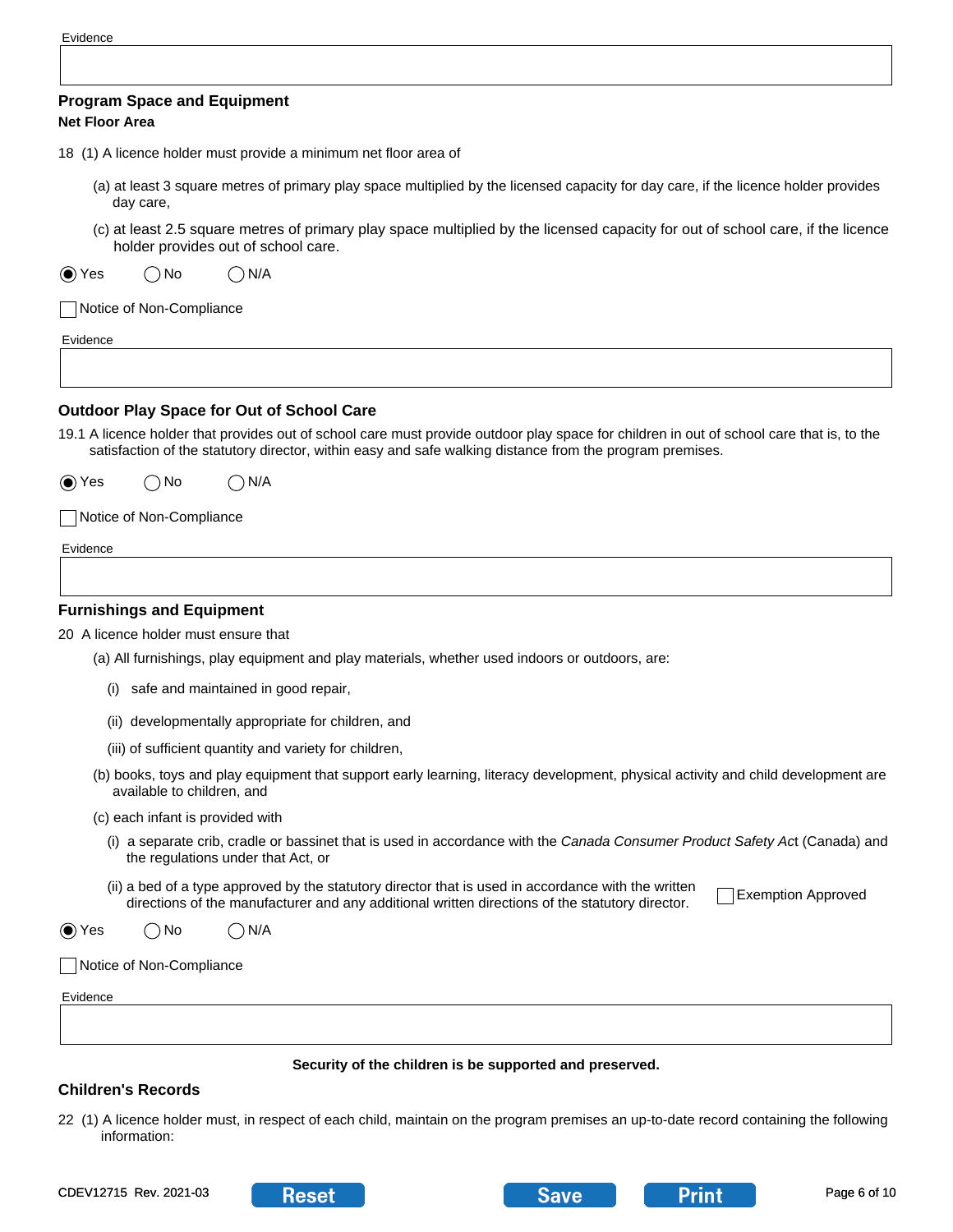- (a) the child's name and date of birth and;
- (b) a completed enrolment form;
- (c) the parent's name and telephone number,
- (d) the name and telephone number of a person who can be contacted in case of an emergency, if the child's parent cannot be contacted;
- (e) if medication is administered,
	- (i) the written consent of the parent required under section 10(1) of this Schedule, and
	- (ii) the information required under section 10(2) of this Schedule;
- (f) the particulars of any health care provided to the child, including the written consent of the child's parent required under section 10 of this Schedule;
- (g) any other relevant health information about the child provided by the child's parent, including the child's immunizations and allergies, if any.
- (2) A licence holder must ensure that a record referred to in subsection (1) is available for inspection
	- (a) by the statutory director at all times, and
	- (b) by the child's parent at reasonable times.

 $\bigcirc$  Yes  $\bigcirc$  No  $\bigcirc$  N/A

Notice of Non-Compliance

#### Evidence

### **Administrative Records**

- 23 (1) A licence holder must maintain on the program premises up-to-date administrative records containing the following information:
	- (a) particulars of the daily attendance of each child, including arrival and departure times;
	- (b) particulars of the daily attendance of each primary staff member, including
		- (i) arrival and departure times, and
		- (ii) hours spent providing child care;

#### **(c) with respect to the program supervisor and each primary staff member,**

- (i) evidence of the supervisor's or member's child care certification, and
- (ii) a current first aid certificate, where applicable;
- (d) with respect to each staff member and each volunteer referred to in section 25(1)(a) of this Schedule, verification that a current criminal record check required under that section has been provided to the licence holder
- (2) A licence holder must ensure that
	- (a) the records referred to in subsection (1) are available for inspection by the statutory director at all times,
	- (b) the information referred to in subsection (1)(a) is available for inspection by the child's parent at reasonable times, and
	- (c) the information referred to in subsection (1)(a) and (b) is retained for a minimum period of 2 years.

 $\bigcirc$  Yes  $\bigcirc$  No  $\bigcirc$  N/A

Notice of Non-Compliance

Evidence

# **Core Requirements**

25 (1) A licence holder must ensure that





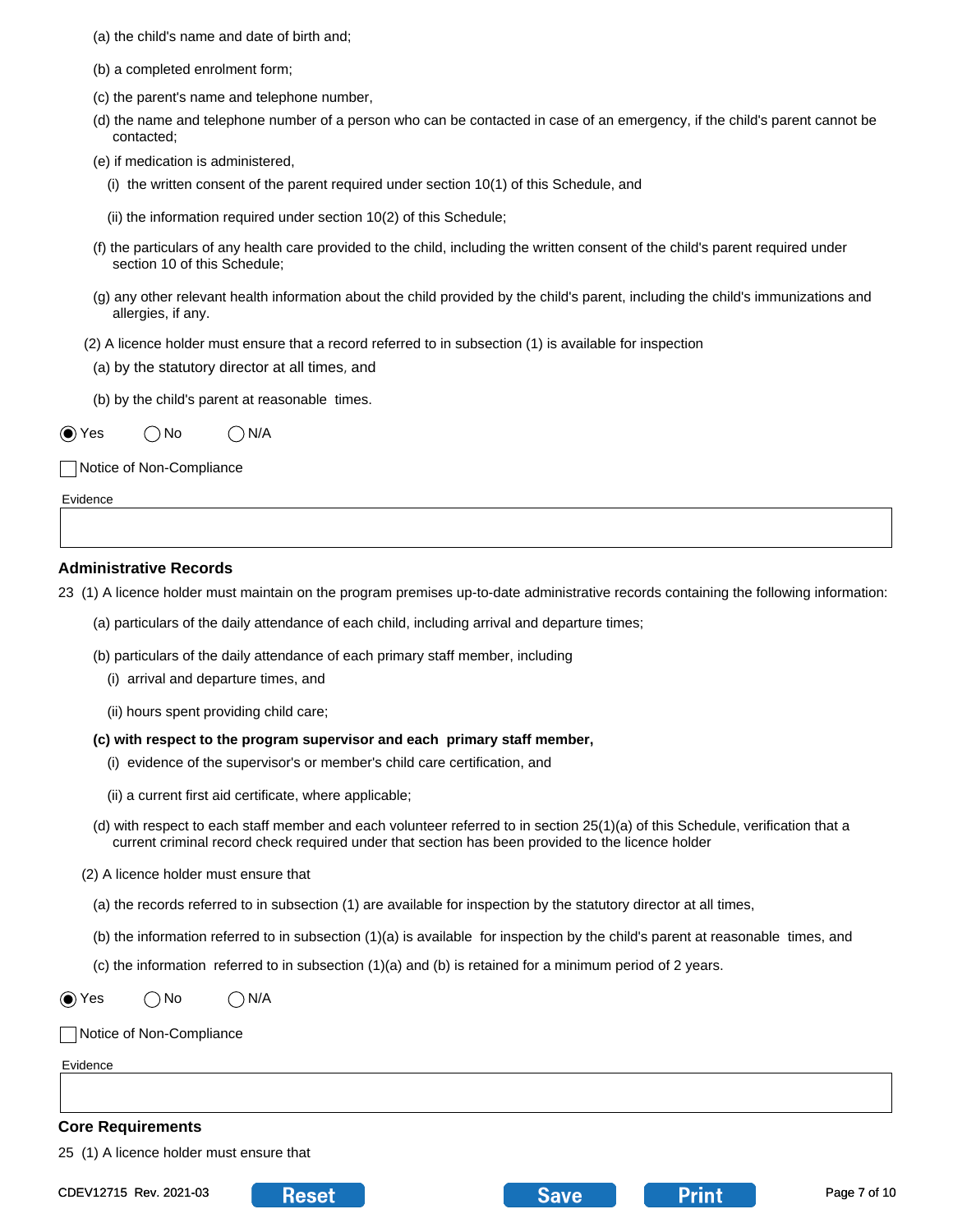|  |  |  |  | (a) each staff member and each volunteer who has unsupervised access to children |
|--|--|--|--|----------------------------------------------------------------------------------|
|  |  |  |  |                                                                                  |
|  |  |  |  |                                                                                  |
|  |  |  |  |                                                                                  |

|  |  | (i) is an adult, and |  |
|--|--|----------------------|--|
|--|--|----------------------|--|

(ii) provides to the licence holder a criminal record check, including a vulnerable sector search, dated not earlier than 6 months prior to the date of commencement with the program and every three years after that date, and Exemption Approved

- (b) a minimum of one in every 2 primary staff members has first aid certification acceptable to the statutory director.
- (2) A new staff member or volunteer
	- (a) must provide the criminal record check referred to in subsection  $(1)(a)(ii)$  within 8 weeks of commencement with the program, and Exemption Approved
	- (b) must not have unsupervised access to children until the criminal record check has been provided.
- (3) A licence holder must ensure that at least one staff member with first aid certification acceptable to the statutory director is on duty at all times.

 $\bigcirc$  Yes  $\bigcirc$  No  $\bigcirc$  N/A

Notice of Non-Compliance

Evidence

#### **Program Supervisor – Day Care and Out of School Care**

26 (3) A licence holder that provides out of school care must ensure that a program supervisor

- (a) is employed by the program at all times and
- (b) is on duty at all times when children receiving out of school care are on the program premises.
- (4) A program supervisor is not required to be on duty during any period for which the program supervisor or licence holder has designated a staff member to assume the responsibilities of the program supervisor during the program supervisor's absence

 $\bigcirc$  Yes  $\bigcirc$  No  $\bigcirc$  N/A

Notice of Non-Compliance

Evidence

#### **Staff Qualifications – Out of School Care**

- 30.1 A licence holder that provides out of school care must ensure that, with respect to the primary staff member to children ratios specified in section 27.1 of this Schedule,
	- (a) at least one in every 4 staff members involved in providing out of school care is certified at Exemption Approved<br>minimum as a Level 2 early childhood educator, and
	- (b) the remaining staff members involved in providing out of school care are certified at minimum as Level 1 early childhood educators. | Exemption Approved

 $\bigcirc$  Yes  $\bigcirc$  No  $\bigcirc$  N/A

Notice of Non-Compliance

Evidence

# **Staff Qualifications – Pre-School Care**

30.2(1) A licence holder that provides pre-school care must ensure that

(a) at least one in every 4 staff members involved in providing pre-school care is certified at <br>minimum as a Level 2 early childhood educator, and



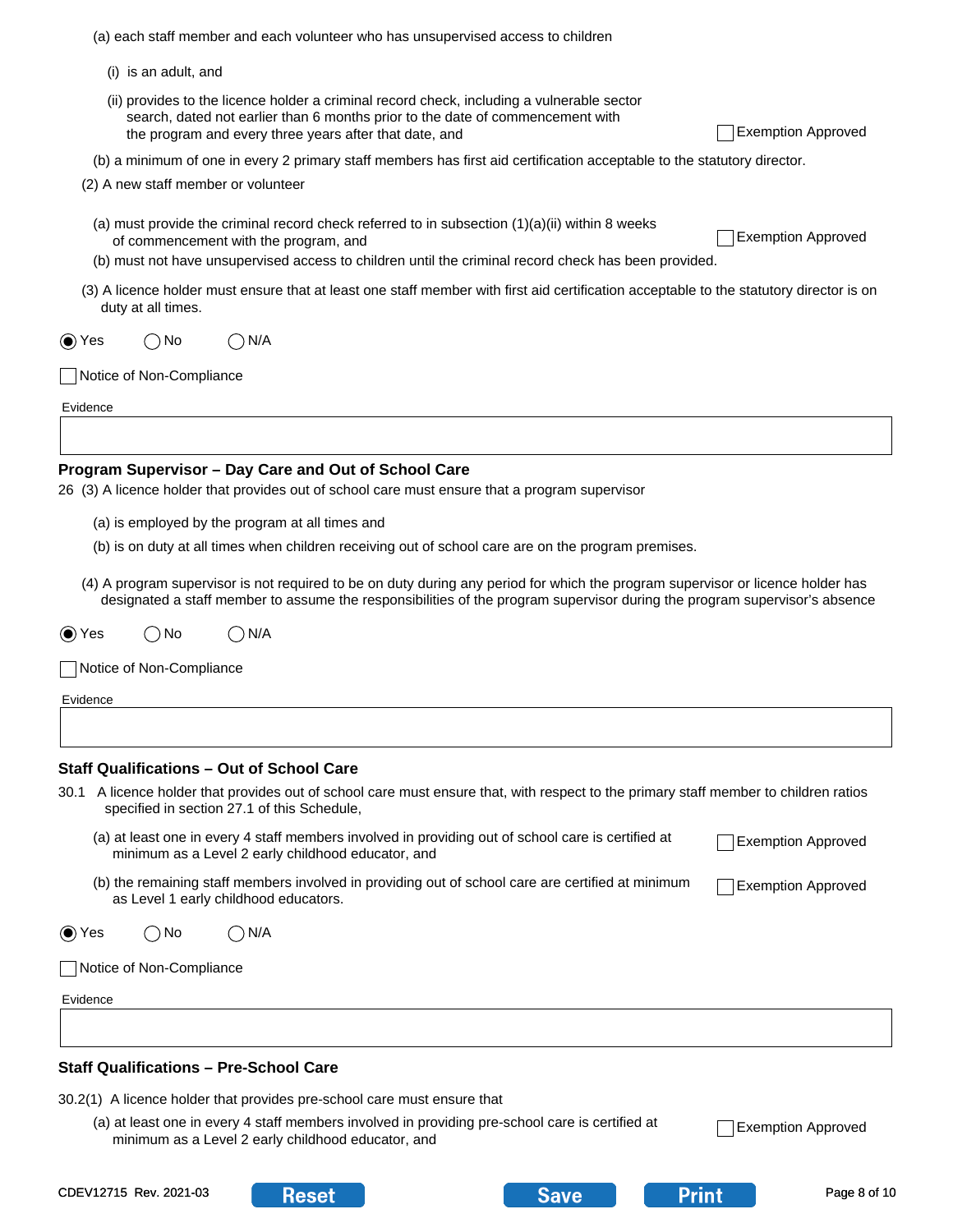| (b) the remaining staff members involved in providing pre-school care are certified at minimum |  |
|------------------------------------------------------------------------------------------------|--|
| as Level 1 early childhood educators.                                                          |  |

- (2) Despite subsection (1)(b), a staff member who is to be involved in providing pre $\square$ school care may be hired before obtaining a child care certification as a Level 1 early childhood educator, but the staff member
- (a) must obtain that certification within 6 months of commencement with the program, and
- (b) must not have unsupervised access to children before obtaining that certification.

 $\bigcirc$  Yes  $\bigcirc$  No  $\bigcirc$  N/A

Notice of Non-Compliance

Evidence

#### **Exemptions**

- 31 (1) The statutory director may exempt a licence holder from a qualification requirement in section 26(1) or 30 of this Schedule if the statutory director is satisfied that an exemption is appropriate in the circumstances.
	- (2) An exemption issued under subsection (1) must, be in writing, be for a specified period of time, and be accompanied with a plan, provided by the licence holder and approved by the statutory director, addressing how the licence holder will meet the qualification requirement in respect of which the exemption is granted.
	- (3) A licence holder must ensure that an exemption issued under subsection (1) and the plan referred to in subsection (2) are posted in a prominent place on the program premises

 $\bigcirc$  Yes  $\bigcirc$  No  $\bigcirc$  N/A

Notice of Non-Compliance

Evidence

# **Compliance with Program Plan**

6 (1) A licence holder

(a) must comply with the program plan referred to in section 2(a) including any changes made under Section 5(b), and

(b) must not make changes to the program plan without the prior approval of the director.

 $\bigcirc$  Yes  $\bigcirc$  No  $\bigcirc$  N/A

|  |  | Notice of Non-Compliance |
|--|--|--------------------------|
|--|--|--------------------------|

Evidence

### *Early Learning and Child Care Act*

#### **Provisions of a License**

#### **Safety Codes**

6.1 A licence holder must comply with all applicable zoning, health and safety requirements

 $\bigcirc$  Yes  $\bigcirc$  No  $\bigcirc$  N/A

|  | Notice of Non-Compliance |  |  |
|--|--------------------------|--|--|
|  |                          |  |  |

Evidence

Г